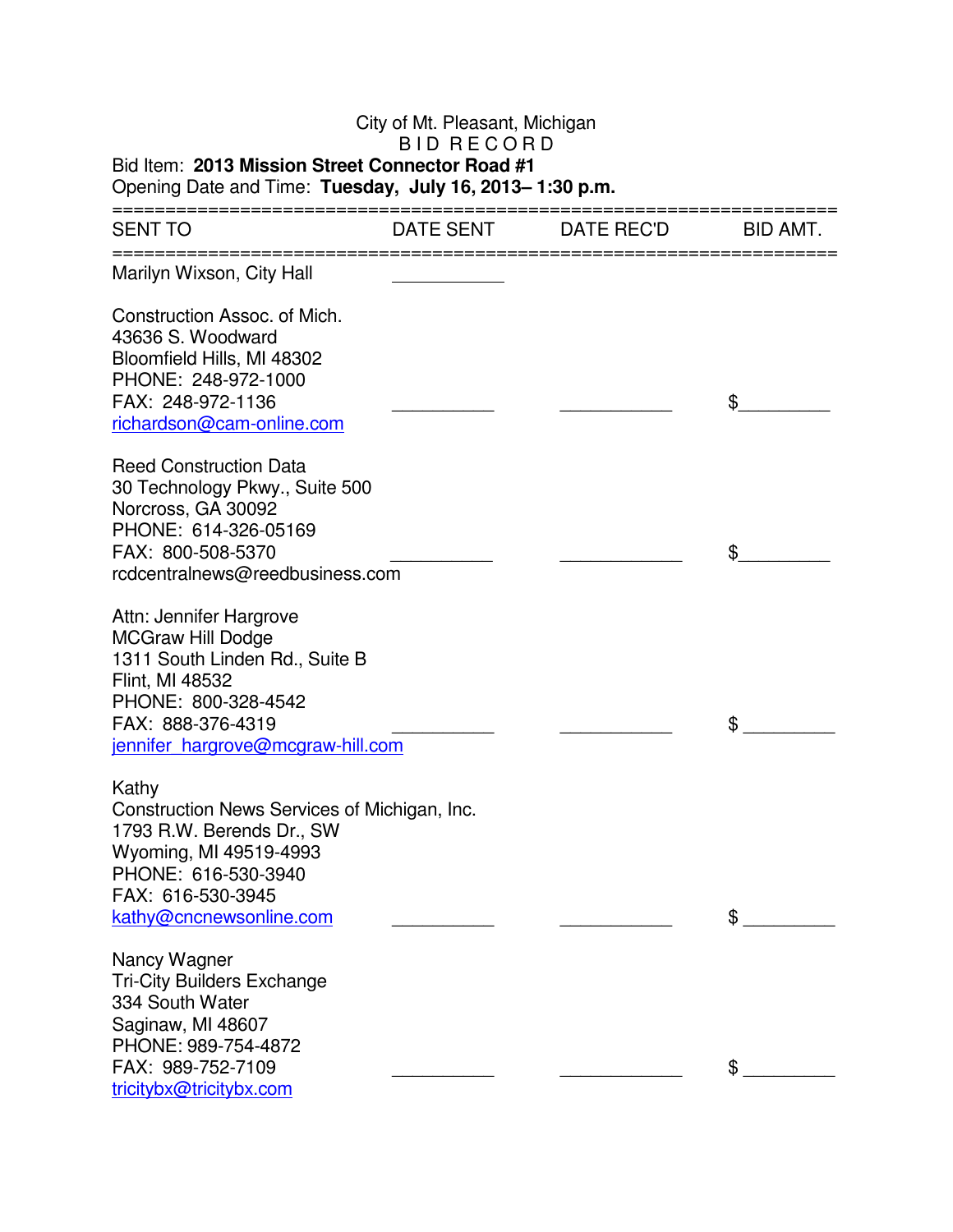Gary Sole Central Michigan Plan Room 601 N. Fancher Street Mt. Pleasant, MI 48858 PHONE: 775-7747 FAX: 775-7748 \_\_\_\_\_\_\_\_\_\_ \_\_\_\_\_\_\_\_\_\_\_\_ \$ \_\_\_\_\_\_\_\_\_ carmi@hbacm.com Heather Schafer Lansing Builders Exchange 1240 E. Saginaw Road Lansing, MI 48906 PHONE: 517-372-8930 FAX: 517-372-5022 \_\_\_\_\_\_\_\_\_\_ \_\_\_\_\_\_\_\_\_\_\_\_ \$ \_\_\_\_\_\_\_\_\_ vargas@bxlansing.com Cathy Pisciotta Builders Exchange of Grand Rapids 4461 Cascade R SE Grand Rapids, MI 49546 PHONE: 616-949-8650 FAX: 616-949-6831 \$ cathy@grbx.com Jeff Loomis Crawford Contracting, Inc. 3680 E. Baseline Road Mt. Pleasant, MI 48858 PHONE: 989-775-6622 FAX: 989-775-6144  $\sim$ crawfordcontracting@yahoo.com Steven O'Mara Fisher Contracting somara@journey.com 614 S. Jefferson Ave. Midland, MI 48640 PHONE: 835-7771 FAX: 835-8628 \_\_\_\_\_\_\_\_\_\_ \_\_\_\_\_\_\_\_\_\_\_\_ \$ \_\_\_\_\_\_\_\_\_ Robbin Harsh Excavating 9395 S. Clare Avenue Clare, MI 48617 PHONE: (989) 386-2752 FAX: (989) 386-2639  $\sim$ Email: aaron@harshexcavating.com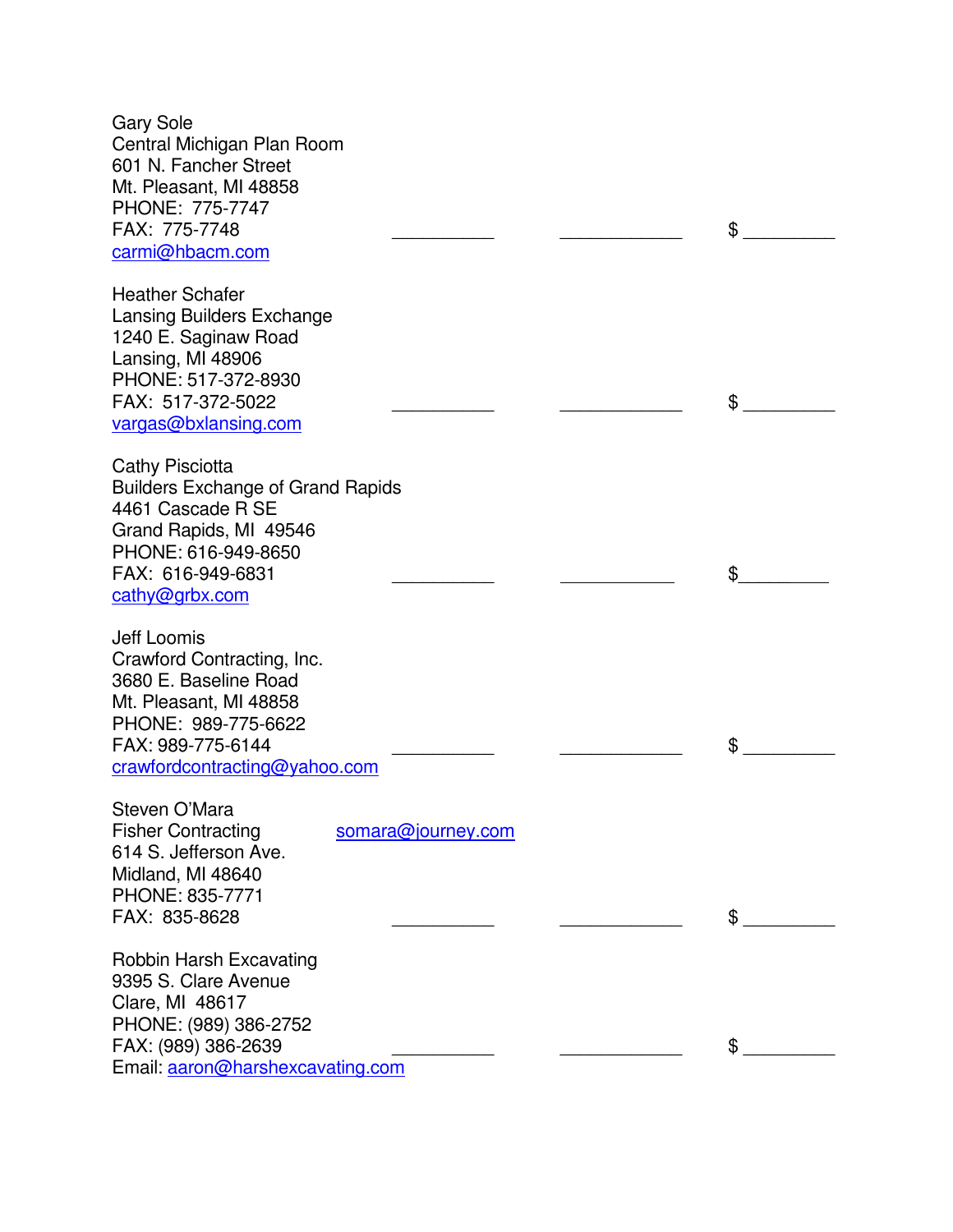| Jim Zalud                                     |                  |  |    |
|-----------------------------------------------|------------------|--|----|
| The Isabella Corporation                      |                  |  |    |
| 2201 Commerce Drive                           |                  |  |    |
| Mt. Pleasant, MI 48858                        |                  |  |    |
| PHONE: 772-5890                               |                  |  |    |
| FAX: 773-2978                                 |                  |  | \$ |
| jzalud@isabellacorporation.com                |                  |  |    |
| Pat McGuirk, Jr.                              |                  |  |    |
| <b>McGuirk Excavating</b>                     |                  |  |    |
| 502 W. Pickard Street                         |                  |  |    |
| Mt. Pleasant, MI 48858                        |                  |  |    |
| PHONE: 772-4627                               |                  |  |    |
| FAX: 772-4850                                 |                  |  |    |
| mcarrier07@hotmail.com                        |                  |  | \$ |
|                                               |                  |  |    |
| <b>Brian Rohde</b>                            |                  |  |    |
| <b>Rohde Brothers Excavating</b>              |                  |  |    |
| 1240 N. Outer Drive<br>Saginaw, MI 48601-0979 |                  |  |    |
| PHONE: 989-753-0294                           |                  |  |    |
| FAX: 989-753-2028                             |                  |  | \$ |
| brian.rohde@rohdebrothers.com                 |                  |  |    |
|                                               |                  |  |    |
| <b>Robert Ruth</b>                            |                  |  |    |
| West Michigan Sign                            |                  |  |    |
| 18315 Lake Montcalm Rd.                       |                  |  |    |
| Howard City, MI 49329                         |                  |  |    |
| PHONE: 231-937-5315                           |                  |  |    |
| FAX: 231-937-5325                             |                  |  | \$ |
| westmichsignco@yahoo.com                      |                  |  |    |
|                                               | eastconc@aol.com |  |    |
| Scott Brayton<br><b>Eastlund Concrete</b>     | eastdirt@aol.com |  |    |
| 3929 E. Holt Road                             |                  |  |    |
| P.O. Box 368                                  |                  |  |    |
| Holt, MI 48842                                |                  |  |    |
| PHONE: 517-694-0204                           |                  |  |    |
| FAX: 517-694-2055                             |                  |  | \$ |
|                                               |                  |  |    |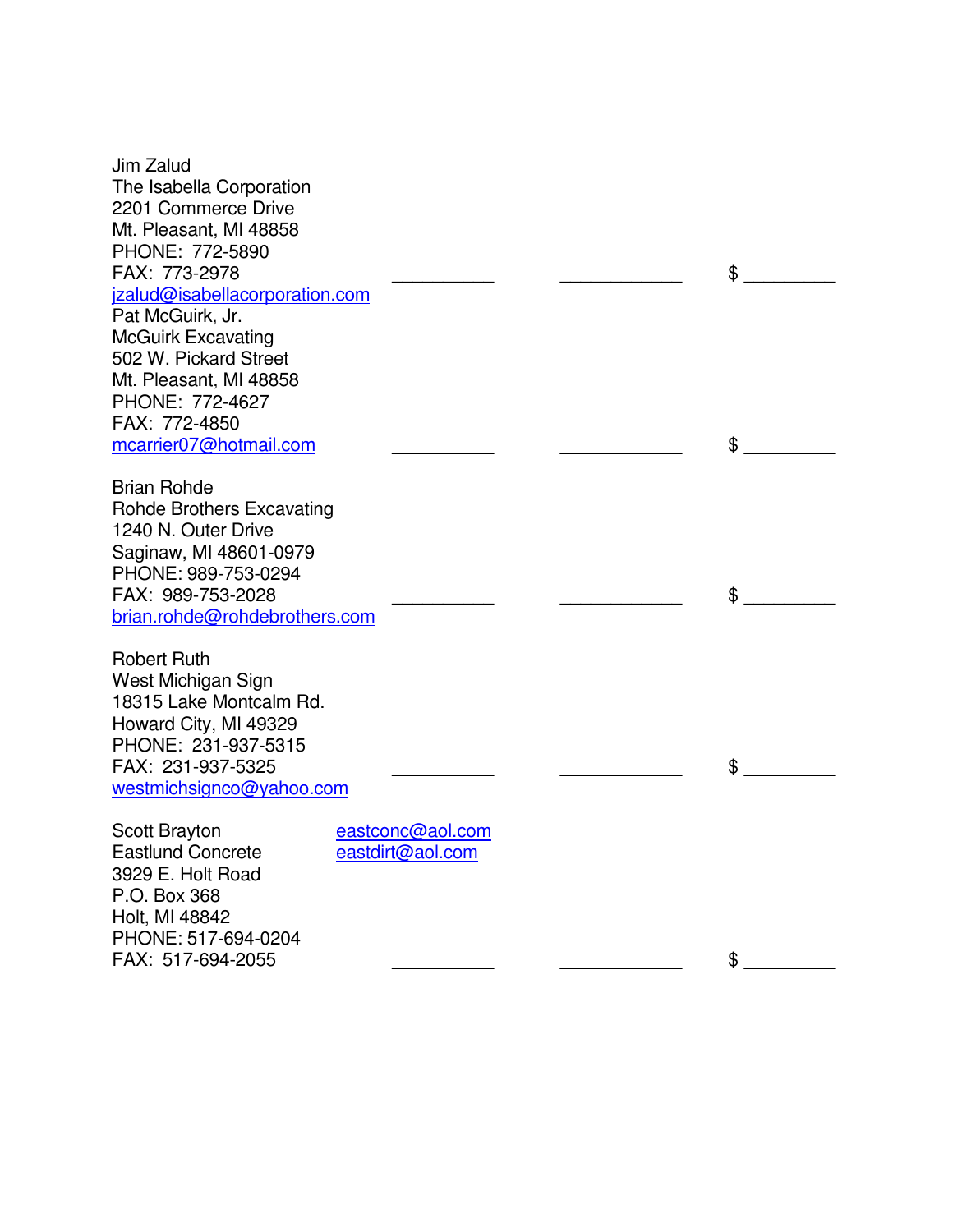Central Asphalt P.O. Box 389 Mt. Pleasant, MI 48804-0389 PHONE: 772-0720 FAX: 773-7640  $\textsf{S}$ awhite@fishercompanies.net Ron Bretz Ron Bretz Excavating 36 Turrill Rd Lapeer, MI 48446 PHONE: 810-664-3111 FAX: 810-664-9224  $\sim$ ron@ronbretzexcavating.com Peter or Toni Vandenbos Pete's Contracting, Inc. 5791 S. McVety Rd Falmouth, MI 49632 PHONE: 231-328-4701 FAX: 231-328-4774 \$ Saginaw Asphalt Paving Co. 2981 Carrollton Rd rgotts@edwclevy.net Saginaw, MI 48604 PHONE: 989-755-8147 FAX: 989-754-4523  $\sim$ Attn: Larry Libby Etna Supply Co 1416 N. Outer Dr Saginaw, MI 48601 PHONE: 989-753-5895 FAX: 989-753-8390  $\sim$ llibby@etnasupply.com Rachel Brown Tom Beebe Rieth-Riley Houghton Lake P O BOX 49 tbeebe@rieth-riley.com Prudenville, MI 48651 PHONE: 989-366-9640 FAX: 989-366-9458 \_\_\_\_\_\_\_\_\_\_ \_\_\_\_\_\_\_\_\_\_ \$\_\_\_\_\_\_\_\_\_ rbrown@rieth-riley.com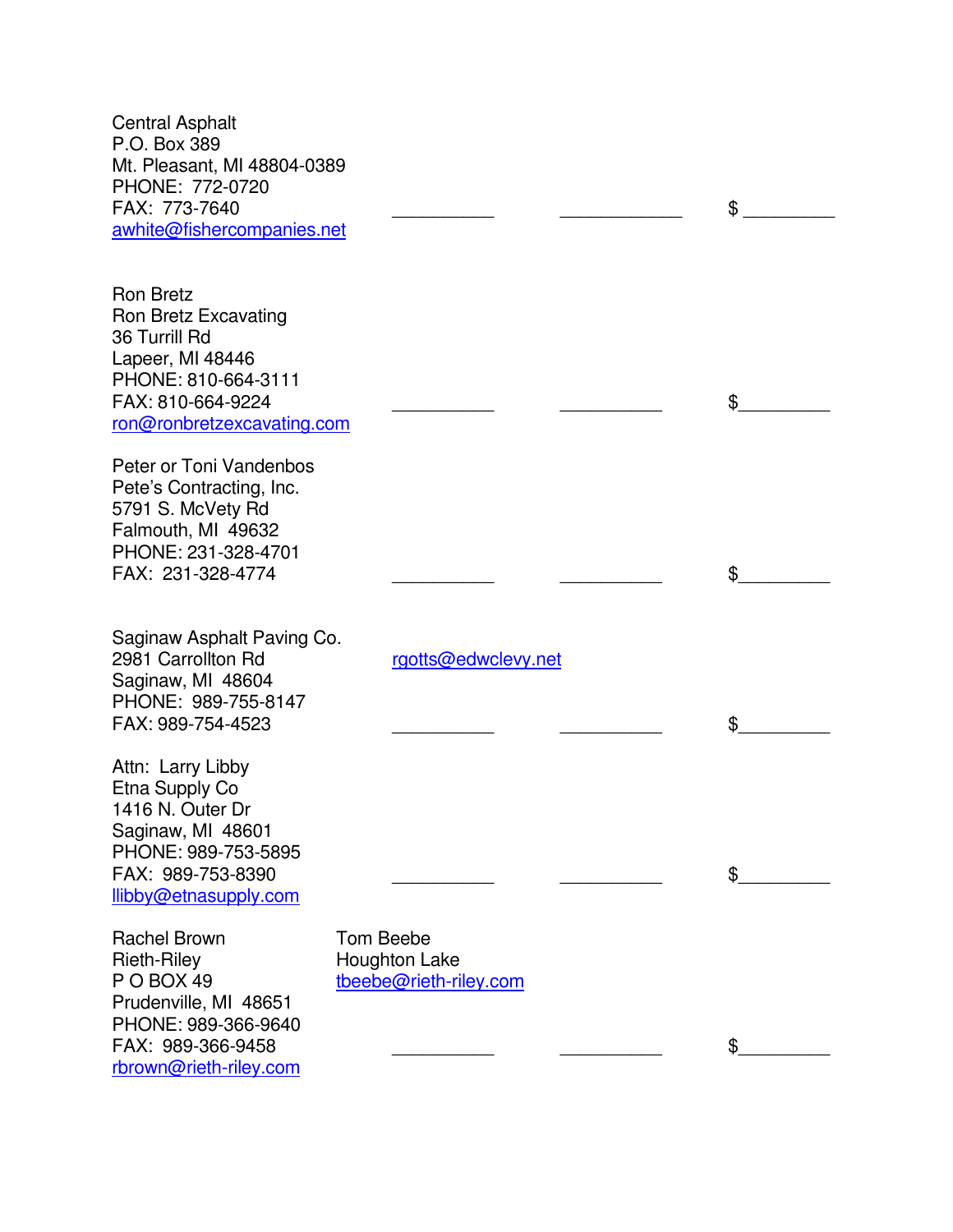Brad Shaw CRS/Shaw Contracting P O Box 41 Kawkawlin, MI 48631 PHONE: 989-684-0014 FAX: 989-667-5758 \_\_\_\_\_\_\_\_\_\_ \_\_\_\_\_\_\_\_\_\_ \$\_\_\_\_\_\_\_\_\_ crs-shawcon@hotmail.com McGuirk Sand & Gravel 510 W. Pickard Mt. Pleasant, MI 48858 PHONE: 772-1309 FAX: 773-4393  $\uparrow$ shanna@mcguirksand.com Mike Rempalski Give Em A Brake 2610 Sanford Avenue Grandville, MI 49418 PHONE: 616-531-8705 FAX: 616-531-8703  $\sim$ Denny Waggoner Michigan Pipe Supply PO Box 442 Mt. Pleasant MI 48804-0442 PHONE: 772-2225 FAX: 772-0495  $\sim$ Fessler & Bowman, Inc. 4099 Eagles Nest Court Flushing, MI 48433 FAX: (810) 733-7883  $\sqrt{ }$ Dean's Landscaping & Excavating, Inc. 16905 Shaner Avenue P.O. Box 390 Sand Lake, MI 49343 PHONE: 616-636-5524 FAX: 616-636-8950 **\$**